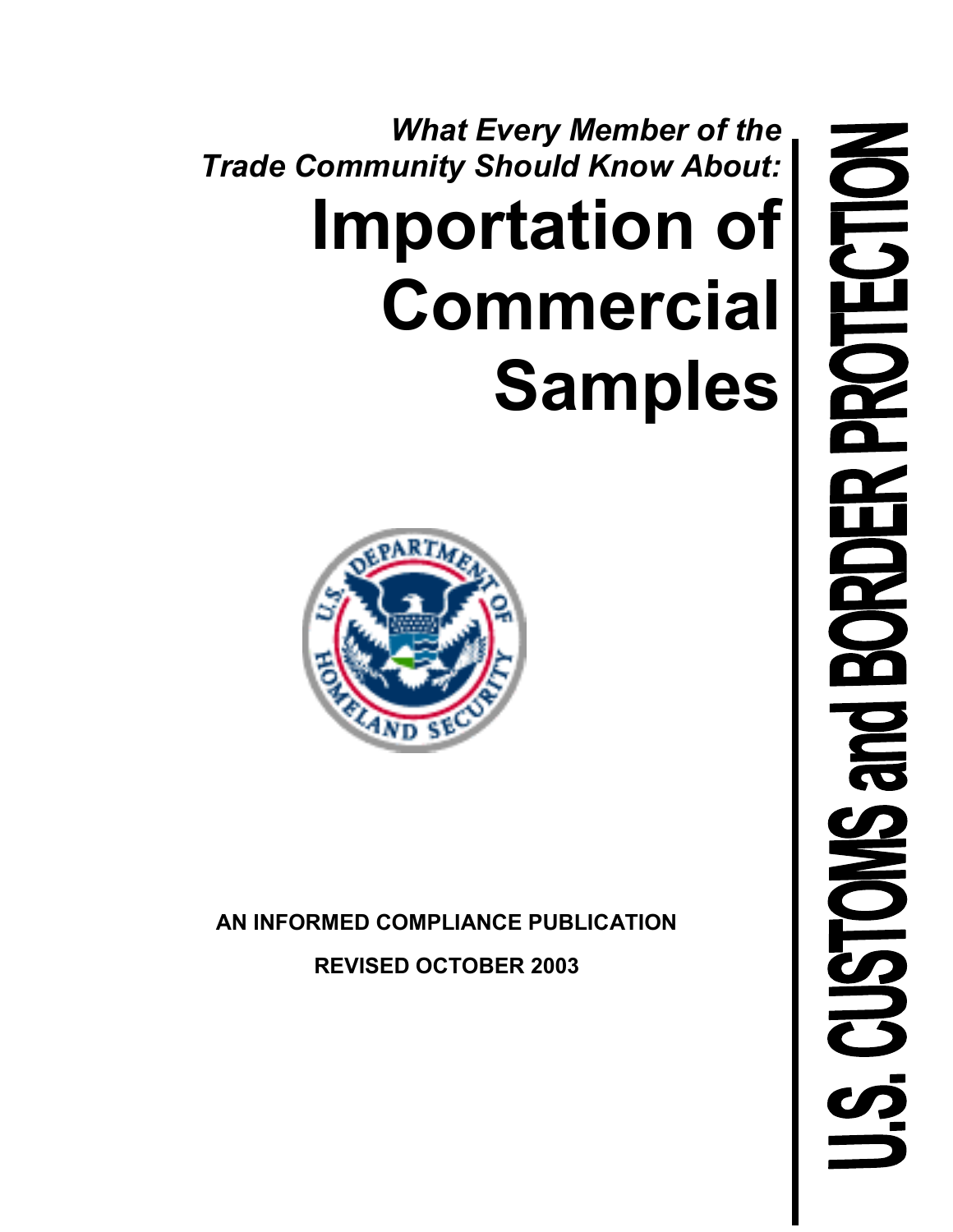#### **NOTICE:**

This publication is intended to provide guidance and information to the trade community. It reflects the position on or interpretation of the applicable laws or regulations by U.S. Customs and Border Protection (CBP) as of the date of publication, which is shown on the front cover. It does not in any way replace or supersede those laws or regulations. Only the latest official version of the laws or regulations is authoritative.

Publication History

Revised: October 2003 First Published: May 2001

#### **PRINTING NOTE:**

This publication was designed for electronic distribution via the CBP website (http://www.cbp.gov) and is being distributed in a variety of formats. It was originally set up in Microsoft Word97®. Pagination and margins in downloaded versions may vary depending upon which word processor or printer you use. If you wish to maintain the original settings, you may wish to download the .pdf version, which can then be printed using the freely available Adobe Acrobat Reader®.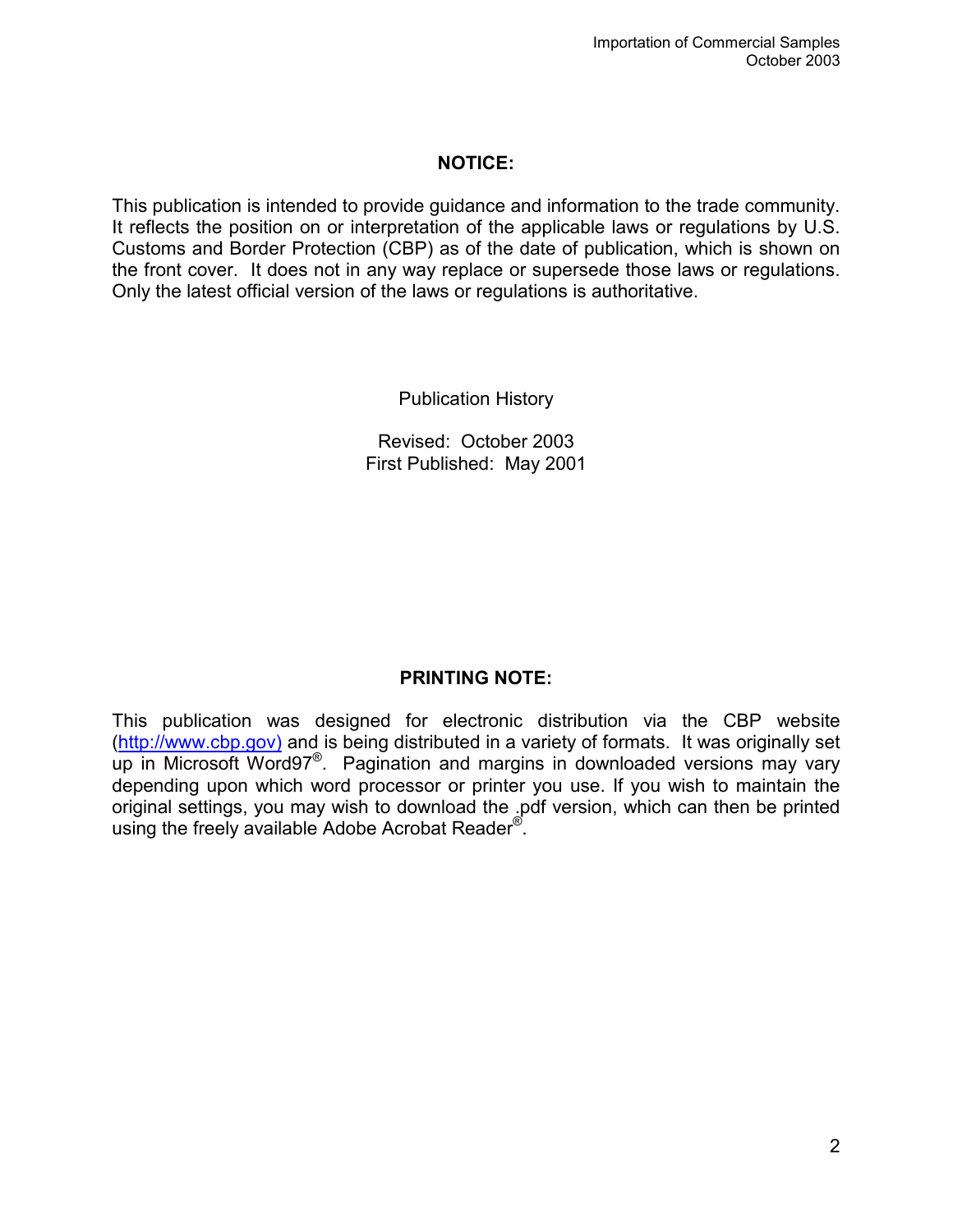#### **PREFACE**

On December 8, 1993, Title VI of the North American Free Trade Agreement Implementation Act (Pub. L. 103-182, 107 Stat. 2057), also known as the Customs Modernization or "Mod" Act, became effective. These provisions amended many sections of the Tariff Act of 1930 and related laws.

Two new concepts that emerge from the Mod Act are "*informed compliance*" and "*shared responsibility*," which are premised on the idea that in order to maximize voluntary compliance with laws and regulations of U.S. Customs and Border Protection, the trade community needs to be clearly and completely informed of its legal obligations. Accordingly, the Mod Act imposes a greater obligation on CBP to provide the public with improved information concerning the trade community's rights and responsibilities under customs regulations and related laws. In addition, both the trade and U.S. Customs and Border Protection share responsibility for carrying out these requirements. For example, under Section 484 of the Tariff Act, as amended (19 U.S.C. 1484), the importer of record is responsible for using reasonable care to enter, classify and determine the value of imported merchandise and to provide any other information necessary to enable U.S. Customs and Border Protection to properly assess duties, collect accurate statistics, and determine whether other applicable legal requirements, if any, have been met. CBP is then responsible for fixing the final classification and value of the merchandise. An importer of record's failure to exercise reasonable care could delay release of the merchandise and, in some cases, could result in the imposition of penalties.

The Office of Regulations and Rulings (ORR) has been given a major role in meeting the informed compliance responsibilities of U.S. Customs and Border Protection. In order to provide information to the public, CBP has issued a series of informed compliance publications, and videos, on new or revised requirements, regulations or procedures, and a variety of classification and valuation issues.

This publication, prepared by the Commercial Rulings Division, ORR, is ntended to explain the classification of imported merchandise and advise the public of customs regulations and procedures. This Informed Compliance Publication provides a brief guide for importing commercial samples into the United States. We sincerely hope that this material, together with seminars and increased access to rulings of U.S. Customs and Border Protection, will help the trade community to improve voluntary compliance with customs laws and to understand the relevant administrative processes.

The material in this publication is provided for general information purposes only. Because many complicated factors can be involved in customs issues, an importer may wish to obtain a ruling under Regulations of U.S. Customs and Border Protection, 19 C.F.R. Part 177, or to obtain advice from an expert who specializes in customs matters, for example, a licensed customs broker, attorney or consultant.

Comments and suggestions are welcomed and should be addressed to the Assistant Commissioner at the Office of Regulations and Rulings, U.S. Customs and Border Protection, 1300 Pennsylvania Avenue, NW, Washington, D.C. 20229.

> Michael T. Schmitz, Assistant Commissioner Office of Regulations and Rulings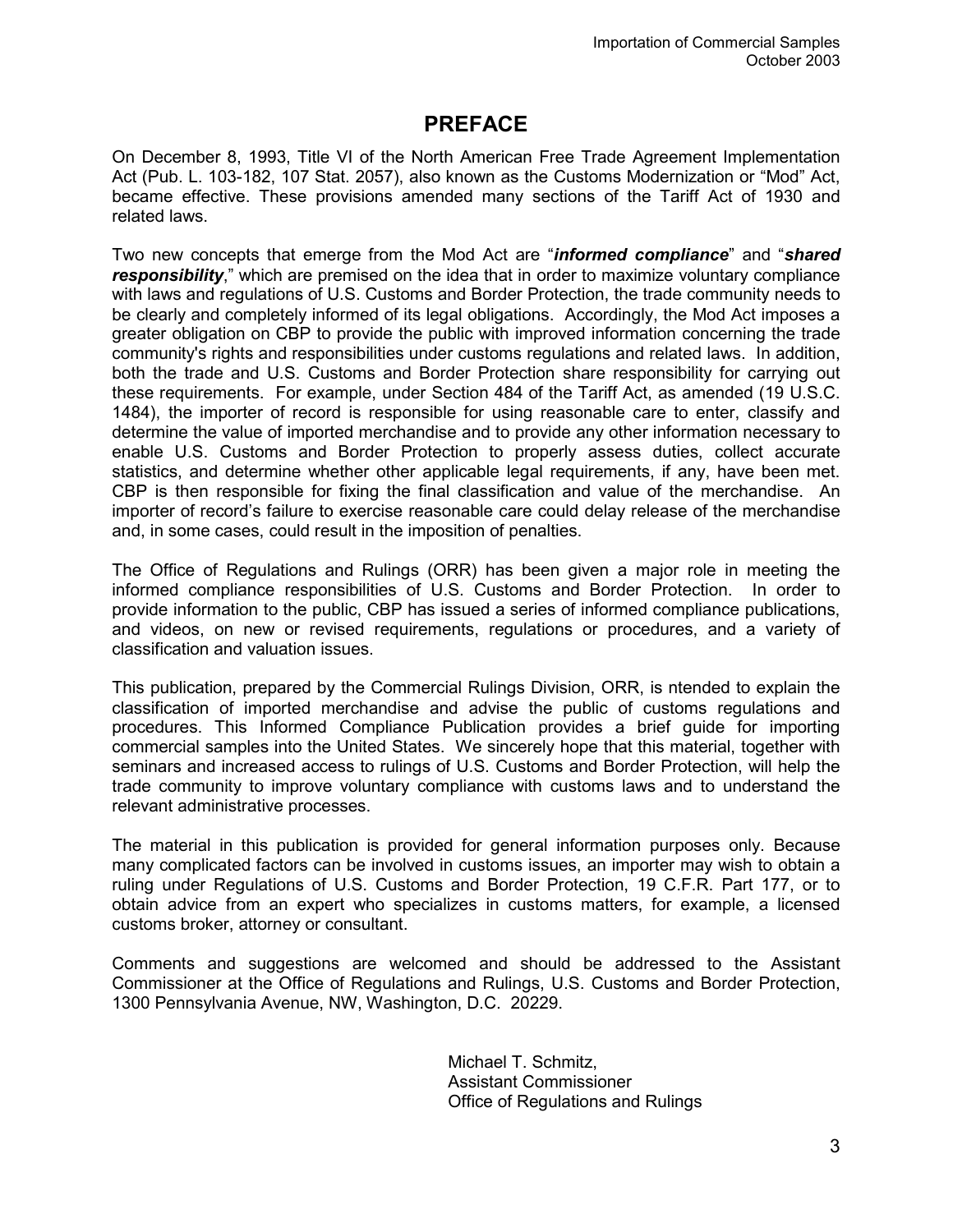(This page intentionally left blank)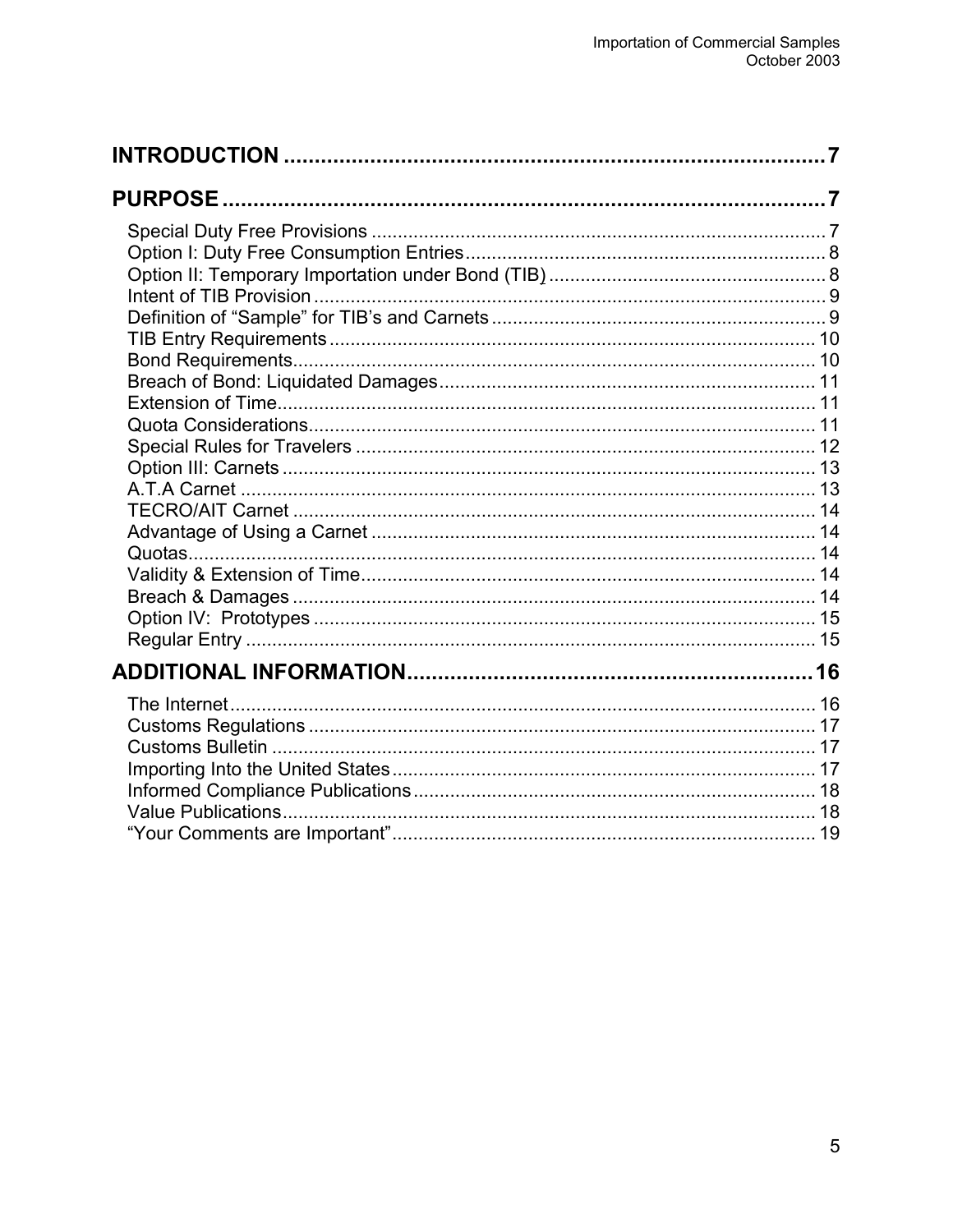(This page intentionally left blank)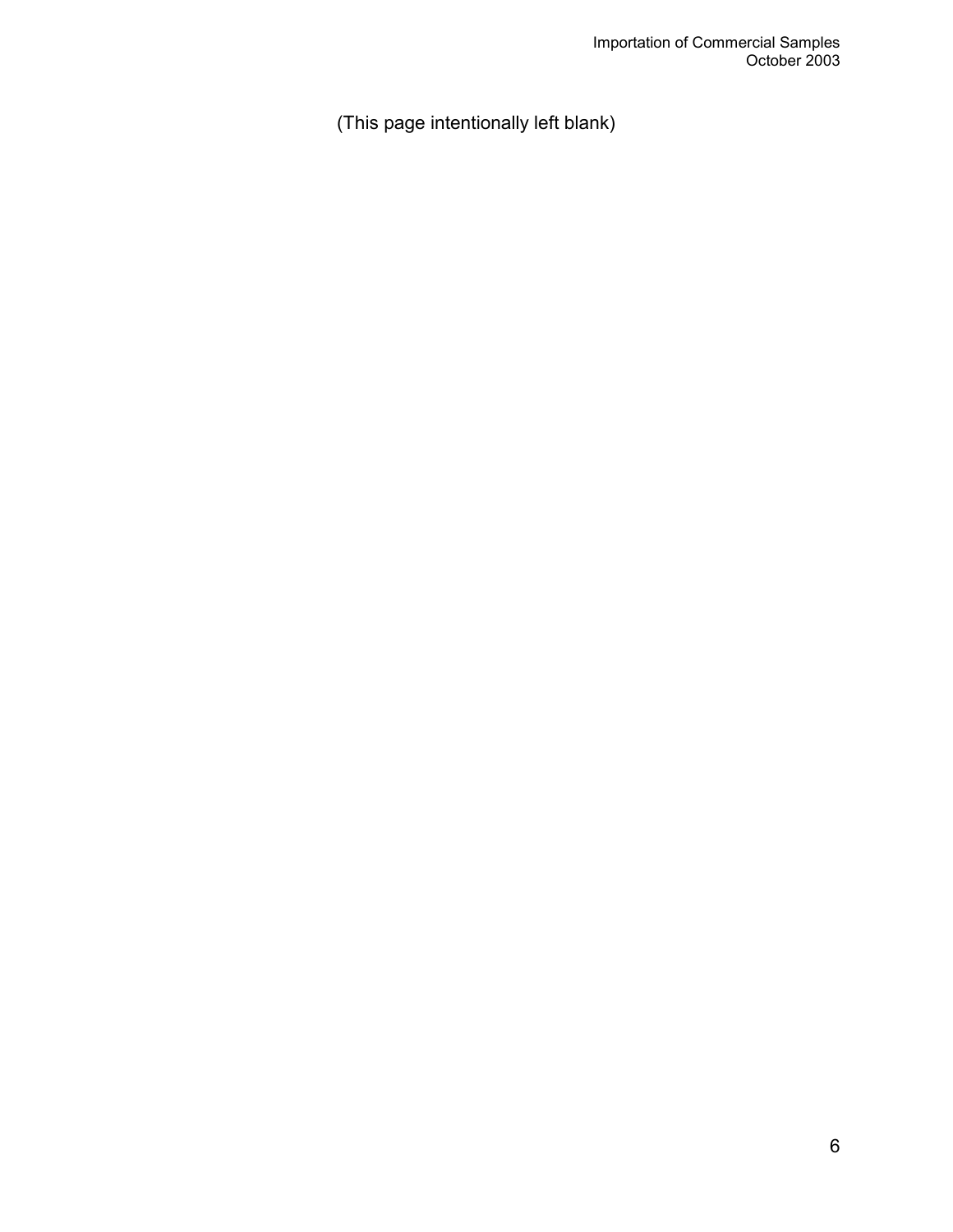#### <span id="page-6-0"></span>**INTRODUCTION**

When goods are imported into the customs territory of the United States (the fifty states, the District of Columbia and Puerto Rico), they are subject to certain formalities involving U.S. Customs and Border Protection. In almost all cases, the goods are required to be "entered," that is, declared to the CBP, and are subject to detention and examination by CBP officers to insure compliance with all laws and regulations enforced or administered by the CBP. As part of the entry process, goods must be "classified" (determined where in the U.S. tariff schedule they fall) and their value must be determined. Pursuant to the Customs Modernization Act, it is now the responsibility of the importer of record to use "reasonable care" to "enter" and "value" the goods and provide any other information necessary to enable the CBP to properly assess duties, collect accurate statistics, and determine whether all other applicable legal requirements are met.

Classifying goods is important not only for duty purposes, but also to determine whether the gods are subject to quotas, restraints, anti-dumping or countervailing duties, embargoes or other restrictions. The act of classifying goods is complex and requires an importer to be familiar with the *Harmonized Tariff Schedule of the United States* (HTSUS), its 99 chapters, rules of interpretation, and notes. A detailed discussion of the HTSUS may be found in a companion publication entitled, *What Every Member of the Trade Community Should Know About: Tariff Classification*. CBP valuation requirements are separately discussed in a companion publication entitled, *What Every Member of the Trade Community Should Know About: Customs Value*. Both of these publications are available form the CBP World Wide Web pages on the Internet (see the Additional Information section for information on accessing these sources and obtaining additional CBP publications).

## <span id="page-6-1"></span>**PURPOSE**

This Informed Compliance Publication provides a brief guide for importing commercial samples into the customs territory of the United States. It is intended to be an aid for importers and other interested parties in determining the appropriate method of importation.

#### <span id="page-6-2"></span>**Special Duty Free Provisions**

There are several ways for samples, articles imported for the purpose of taking orders for similar merchandise, to be imported duty-free to the Customs Territory of the United States. This section explains the options in Chapter 98, HTSUS and the provisions in Customs regulations relating to Carnets that specifically apply to commercial samples.

- Duty-free consumption entries under 9813.00.20, 9813.00.40 or 9813.00.60;
- Temporary Importation under Bond (TIB) Subheading 9813.00.20 of Chapter 98, Subchapter XIII of the HTSUS;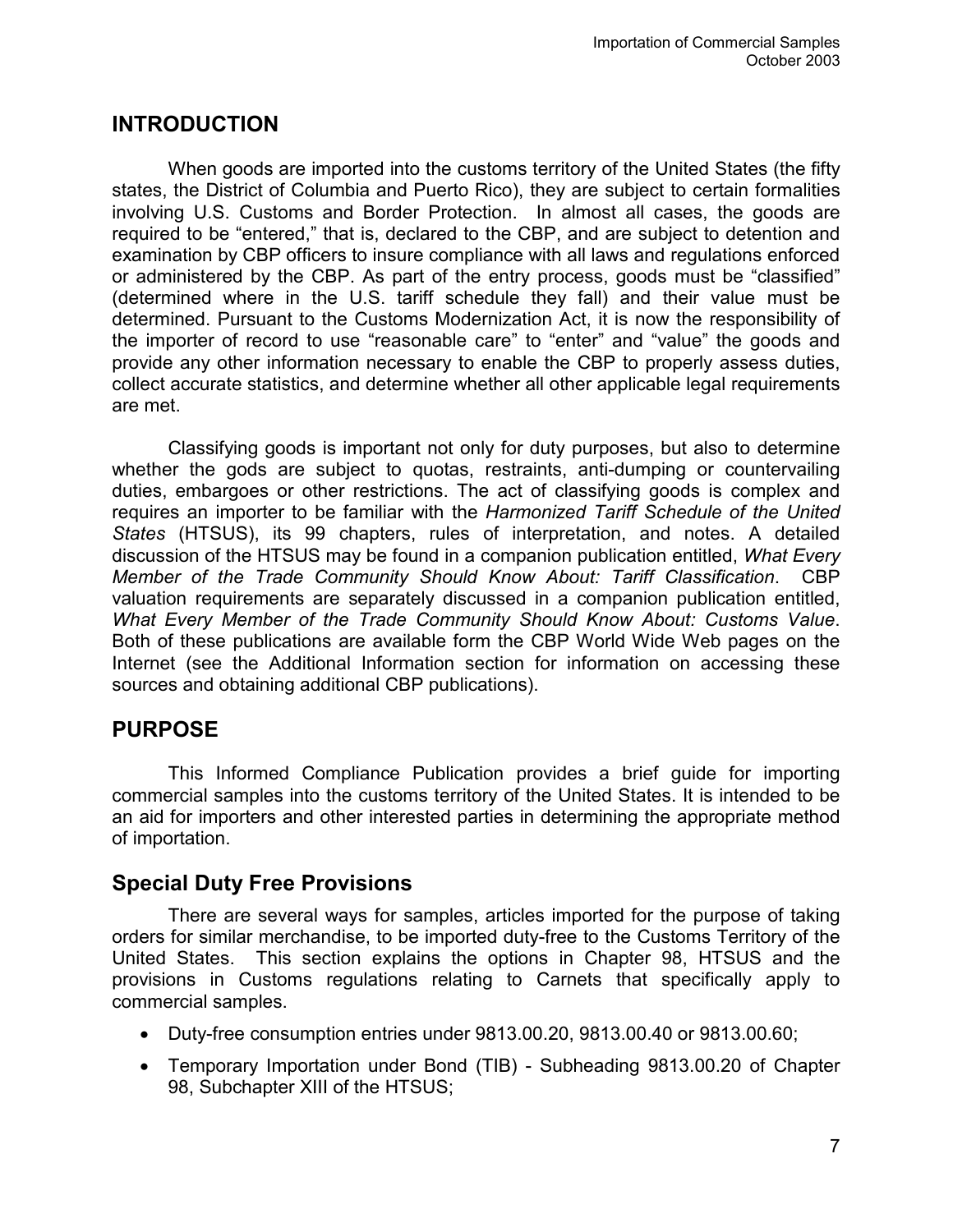- Carnets- 19 CFR Part 114; and
- Prototypes- Subheading 9817.85.01 of Chapter 98, Subchapter XVII of HTSUS.

In addition, in some cases, importers may wish to enter goods under the provisions of chapters 1-97 HTSUS. This last option and its advantages or disadvantages are explained in the section entitled: Regular Entry (below).

## <span id="page-7-0"></span>**Option I: Duty Free Consumption Entries**

Under Chapter 98 Subchapter XI, HTSUS, certain goods may enter the Customs Territory under regular consumption entries but free of duty and quota requirements. This is the case for very small quantities of three types of samples to be used in the United States for soliciting orders by persons importing such merchandise in commercial quantities. In the case of alcoholic beverages or tobacco products, the quantity is limited to one sample of each beverage or tobacco product in a calendar quarter for use of importers of the products in commercial quantities. The tariff provisions are:

- 9811.00.20: Alcoholic beverages samples (each sample containing not more than 300 milliliters if a malt beverage, not more than 150 milliliters if a wine and not more than 100 milliliters if any other alcoholic beverage).
- 9811.00.40: Samples of tobacco products, and cigarette papers and tubes (each sample consisting of not more than (a) 3 cigars, (b) 3 cigarettes, (c) 3.5 grams of tobacco, (d) 25 cigarette papers, (e) 3 cigarette tubes, or (f) 25 cigarette papers).
- 9811.00.60: Any sample (except samples covered in 9811.00.20 or 9811.00.40), valued not over \$1 each, or marked, torn, perforated or otherwise treated so that it is unsuitable for sale or for use other than as a sample. Under this provision:
	- Merchandise must be marked "SAMPLE" in indelible ink or paint or cut or torn in the manner prescribed in the Interim Update to Customs Directive 3500-07, Textiles Samples Guidelines, dated January 4, 1989.
	- $\triangleright$  Textile Samples can be given at no charge to a recycling company either to be made into rags or to be baled and exported.
	- $\triangleright$  Sample footwear must be marked "SAMPLE- NOT FOR RESALE" conspicuously and in a location where the ink is not likely to wear off.

Unlike the TIB and Carnet provisions discussed below, when 9811.00.20 or 40 are used, the "samples" may be consumed in the course of solicitation of orders.

#### <span id="page-7-1"></span>**Option II: Temporary Importation under Bond (TIB)**

Temporary importation under bond (TIB) is a procedure whereby under certain conditions, merchandise may be entered temporarily into the Customs Territory free of duty by posting a bond. In the bond the importer agrees to export or destroy the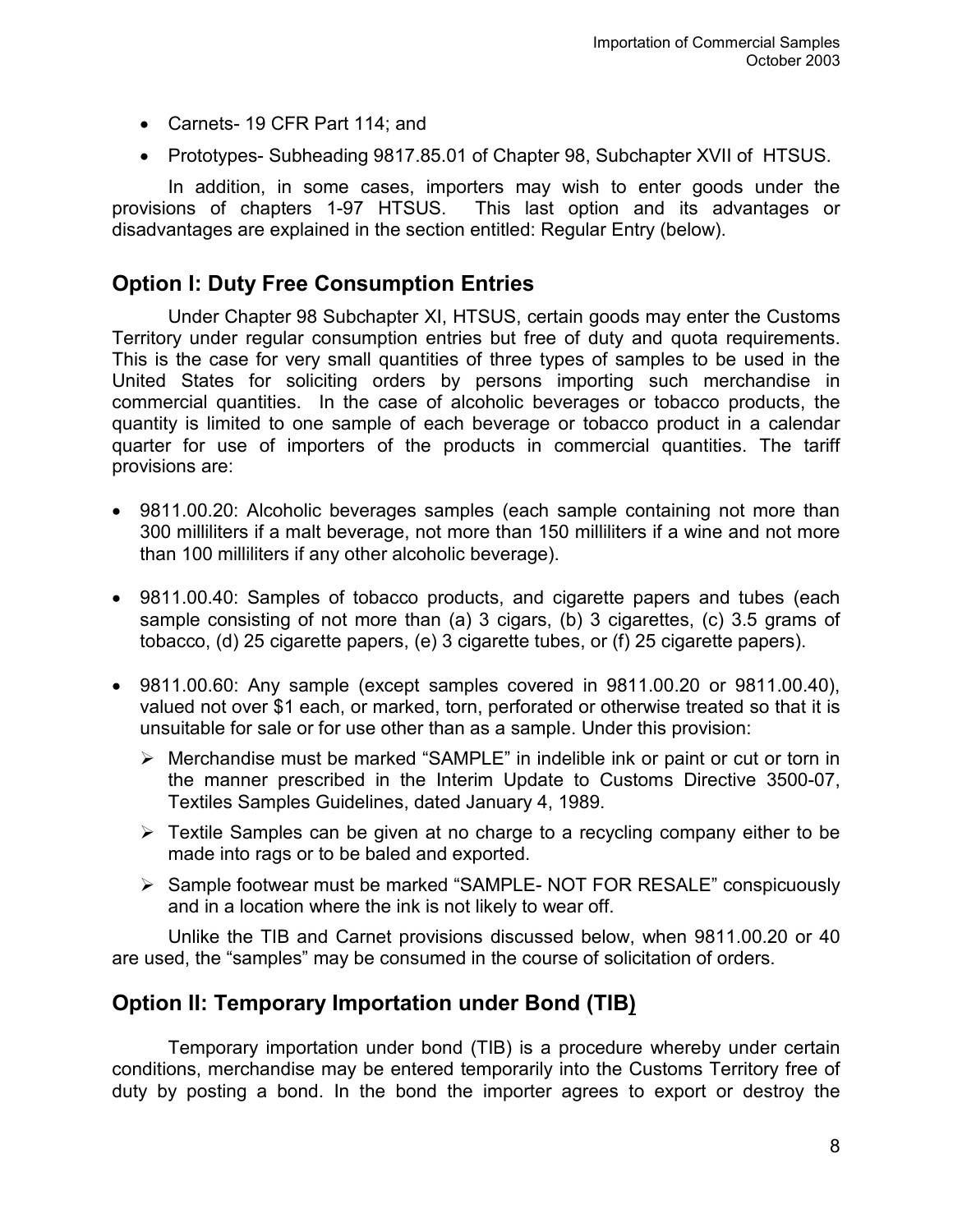merchandise within a specified time or pay liquidated damages, generally equal to twice the normal duty.

There are fourteen categories of TIBs described in Chapter 98, Subchapter XIII of the Harmonized Tariff Schedule of the United States Annotated (HTSUSA). The TIB provisions are designated as subheadings 9813.00.05 through 9813.00.75. Subheading 9813.00.20 pertains to samples for use solely in taking orders for merchandise. U.S. Note 1(a) governs all TIBs and has two important statements:

a. TIB goods are not to be for sale or sale on approval.

This means that one must have an intent at the time of importation to export or destroy the articles produced from the merchandise.

b. There is a set time period for which TIB goods may remain in the U.S. before being exported or destroyed.

Goods may be admitted under TIB for exportation within one year from the date of importation. The one year period may be extended for one or more further periods which, when added to the initial one year, shall not exceed a total of three years from the date of importation.

## <span id="page-8-0"></span>**Intent of TIB Provision**

The intent in permitting duty free entry of samples is to promote international trade. Therefore, the purpose of importing and using the sample must be to create a demand for that product.

#### <span id="page-8-1"></span>**Definition of "Sample" for TIB's and Carnets**

For purposes of the TIB and Carnet provisions, CBP defines "sample" as "an article which is imported for the bona fide purpose of taking orders for similar merchandise."

Interpretation of "sample":

- Goods cannot be on display for ordering and then used to fill an order. This precludes the samples from eligibility under the TIB provision because all or some of the merchandise was intended for sale.
- The sample does not have to be an exact duplicate of the merchandise being sold.
- The sample can be a different size or material than the good it is representing.
- Miniature models and cutaway samples revealing the construction of the product are eligible.
- Cloth swatches and color cards that display the different colors of merchandise are eligible.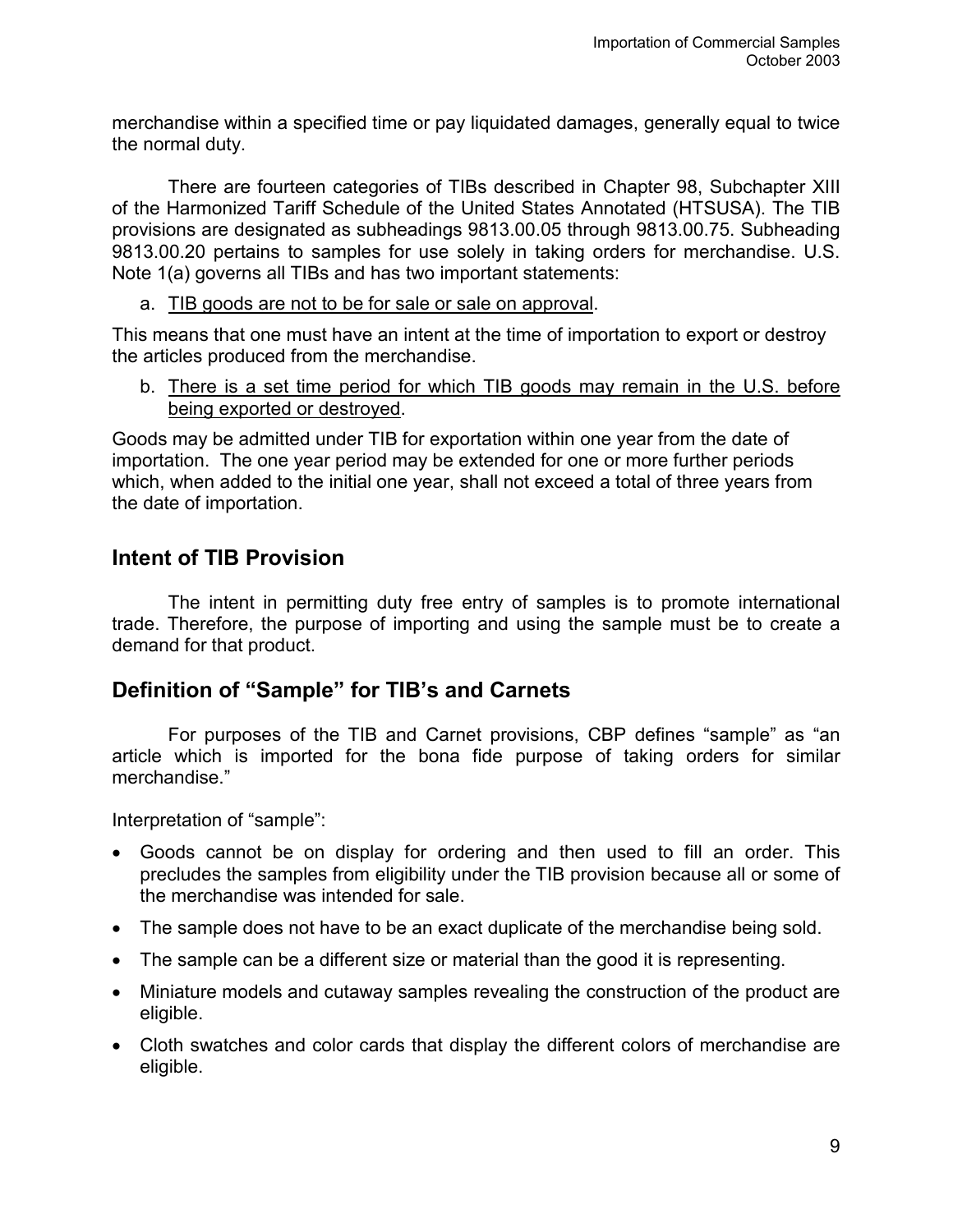- Photographs are not eligible for entry as samples. However samples entered under 9813.00.20 can be shown on television, used in fashion shows, photographed for publicity purposes, and displayed for advertising purposes so long as orders were to be solicited in connection with their use.
- Although the actual samples are eligible for entry under 9813.00.20, the display panels, signs, backdrops and related exhibit materials may only be permitted entry under 9813.00.50 as professional equipment or tools of trade.
- Both an aircraft and those spare parts designated and used as samples are entitled to entry. The parts that are imported for the express purpose of repairing the aircraft are to be entered under subheading 9813.00.05 as articles to be repaired, altered, or processed rather than as samples.
- Although food samples (and other consumables) may be brought in as "commercial samples" for display and solicitation of orders, they may not be distributed as samples to be eaten or consumed. If they are to be eaten (or otherwise consumed in a normal matter), regular entry and duty payment (if any) are required.
- Samples that are marked, torn, perforated or otherwise treated so that they are unsuitable for sale or for use other than as samples should be entered under the provision for duty free consumption entry 9811.00.60 (see Option I, above)

# <span id="page-9-0"></span>**TIB Entry Requirements**

Unless the articles are covered by a carnet (see below), entry of commercial samples is usually made on Customs Form 3461 or 7533, followed by an entry summary on a Customs Form 7501 within 10 days. However the 7501 may be filed at the time of entry in which case the other forms are not used. If the articles are brought into the country as accompanying baggage, they may qualify for the simplified procedures for travelers. If the aggregate value of the article is not over \$250, informal entries may be filed. If imported through the international postal system, mail entries may be used, as appropriate.

#### <span id="page-9-1"></span>**Bond Requirements**

For samples entered under subheading 9813.00.20, the Customs Regulations (19 CFR 10.31(f)) provide that the TIB bond shall be in the amount equal to 110% of the estimated duties and fees which would accrue if an ordinary consumption entry had been filed.

Taxes and special duties, (i.e. internal revenue taxes, antidumping and countervailing duties, marking duties, etc.), are taken into account in all bond amount computations. A continuous entry bond may be used only if the dumping or subsidy margin is five percent or less, otherwise, the entry must be secured by a single transaction bond.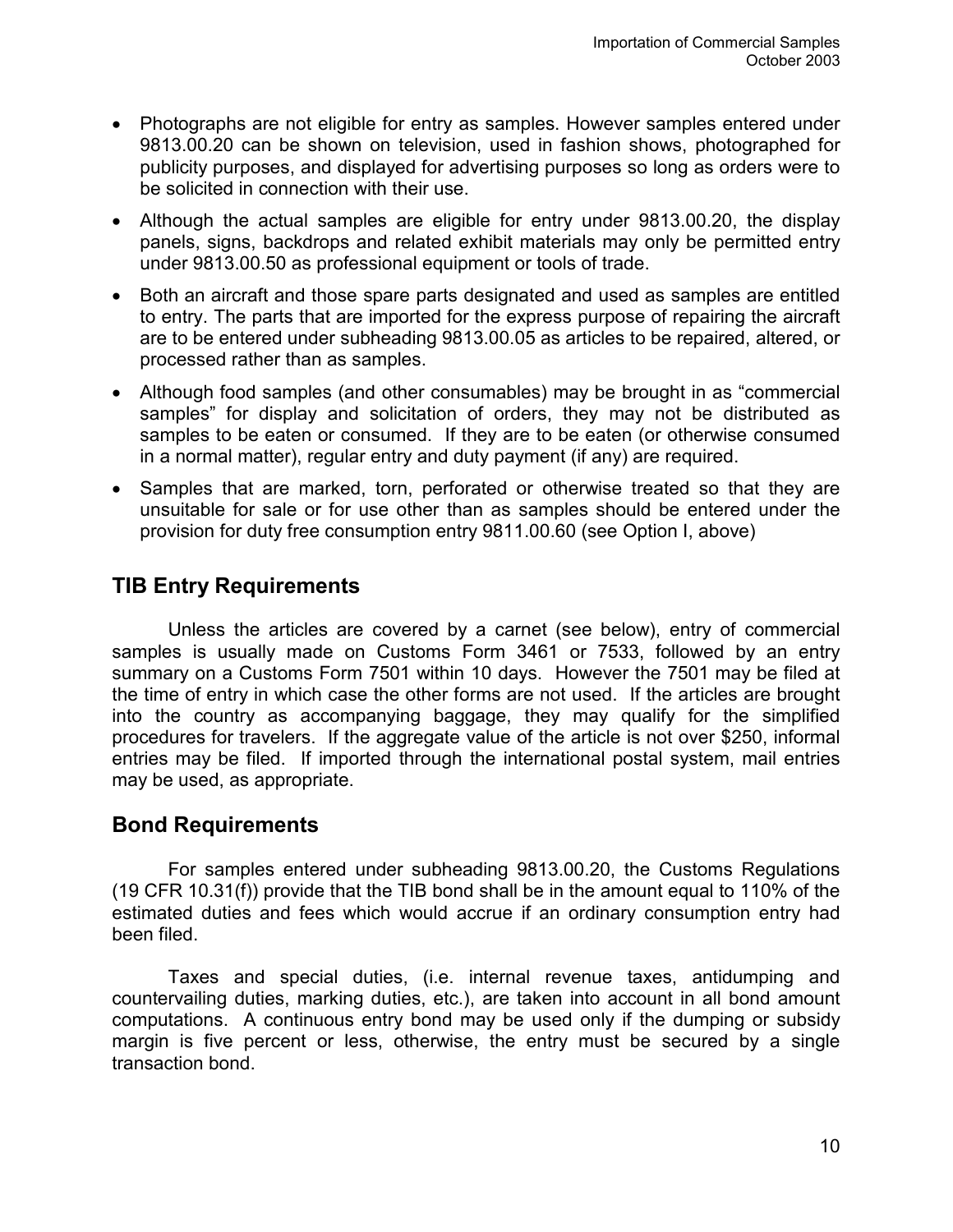Commercial cargo, if loaded or unloaded at a port and from a commercial vessel, is subject to a port use fee of a percentage of the cargo value. Harbor maintenance fees however, are not included in any bond computations because they are paid at the time of filing the entry summary package. For more information see 19 CFR 24.24.

#### <span id="page-10-0"></span>**Breach of Bond: Liquidated Damages**

Section 10.39(d)(1), Customs Regulations (19 CFR 10.39(d)(1)) provides that if any article entered under Chapter 98, Subchapter XIII (except if entered under a carnet) has not been exported or destroyed in accordance with the regulations within the appropriate period of time, there is a breach of the Customs bond, and CBP will demand the payment of liquidated damages equal to double the estimated duties for samples entered under the temporary importation provisions.

#### <span id="page-10-1"></span>**Extension of Time**

An importer can file for an extension of time for exportation as provided in 19 CFR 10.37. Extensions can be granted in up to one year increments, the total not to exceed three years from importation. The extension request must be filed with CBP before the appropriate import period expires to not breach the bond. Extensions may be granted at the port where the entry was filed provided:

- The merchandise has not been exported or destroyed before application for extension,
- The extension request was filed with CBP before the expiration of the current temporary importation bond, and
- Liquidated damages have not been assessed before receipt of the application for extension.

Upon the presentation of satisfactory evidence to the director of the port at which samples were entered under subheading 9813.00.20, HTSUS, that such articles cannot be exported for the reason that they have been seized (other than by seizure at the suit of private persons), the requirement of exportation will be suspended for the duration of the seizure. However, the articles must be exported promptly after release from seizure.

#### <span id="page-10-2"></span>**Quota Considerations**

TIBs are considered consumption entries for the purposes of administering quotas. T.D. 54802 (53) and (54). TIB entries with any quota class merchandise must be held to the appropriate provisions as set out in 19 CFR Part 132. For example, merchandise that is subject to an absolute quota must come within the quota limitation in order to be released by CBP. Merchandise that requires the presentation of a visa in order to be released by CBP must be accompanied by the visa.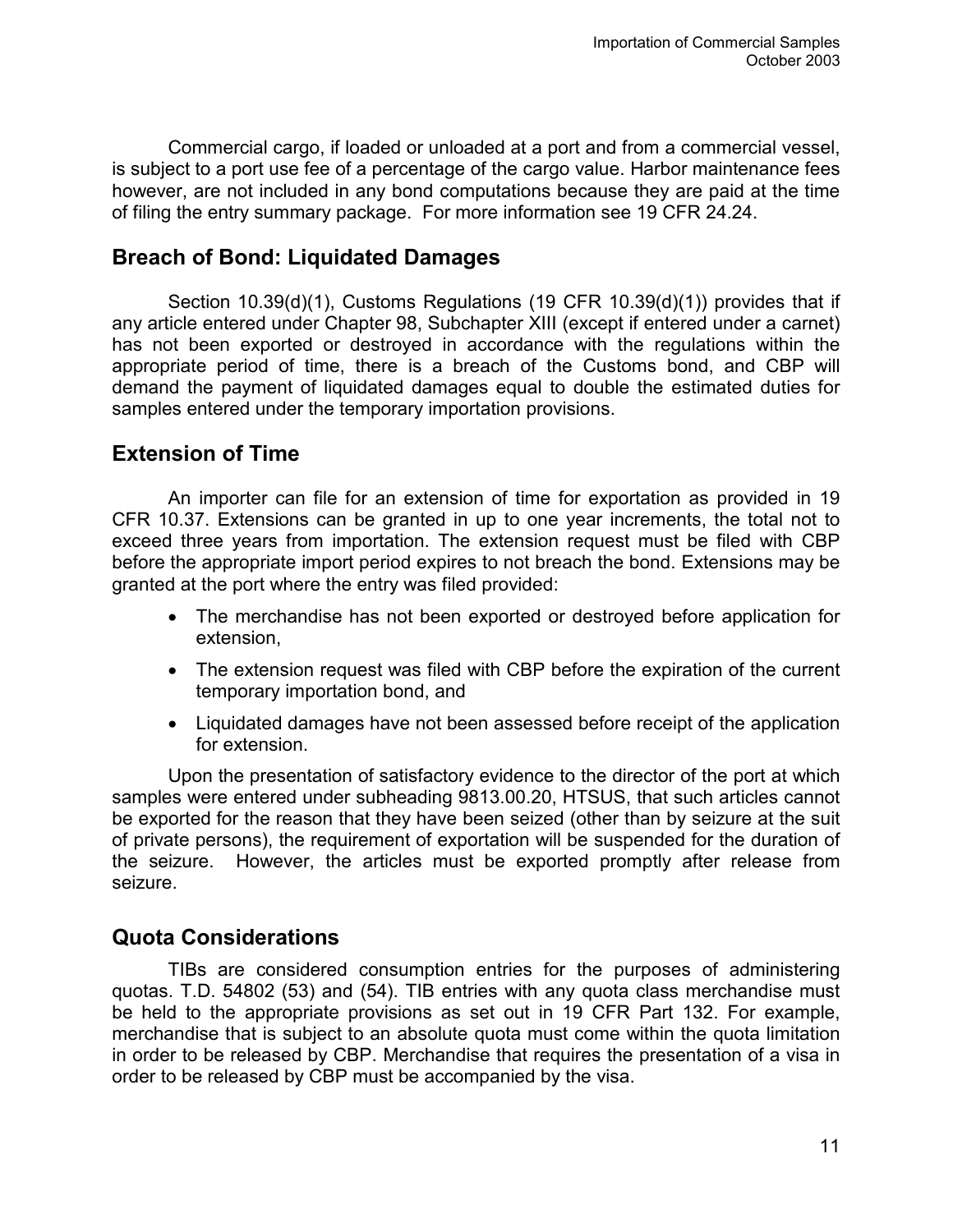#### <span id="page-11-0"></span>**Special Rules for Travelers**

There are simplified rules for travelers bringing in commercial samples as accompanied baggage. Samples accompanying a commercial traveler who presents an adequate descriptive list, may be entered on the importer's baggage declaration in lieu of formal entry and examination and may be passed under subheading 9813.00,20 at the place of arrival in the same manner as other passengers' baggage. The examination may be made by an inspector who is qualified, in the opinion of the port director, to determine the amount of the required bond. If the articles are a commercial traveler's samples and exceed \$500 in value, a special CBP invoice or a descriptive list shall be furnished. Under these simplified procedures, normally a bond without surety or cash deposit is required. However, the port director may require a bond with surety if he believes it is necessary to protect the revenue or prevent the goods from entering the commerce of the United States.

When a commercial traveler contemplates side trips to a contiguous country within the period of time during which the merchandise is authorized to remain in the Customs territory of the United States under bond, including any lawful extension, a copy of his baggage declaration and a copy of the descriptive list or special CBP invoice furnished by him may be certified by the examining officer and returned to the traveler for use in registering the samples with CBP officers at the port of exit, and in clearing them through CBP upon his return. Cancellation of the bond shall be effected by permanent exportation in accordance with the provisions of 19 CFR 10.38 at the time the samples are finally taken out of the United States before the expiration of the period of time during which the merchandise may remain in the Customs territory of the United States under bond, including any lawful extension.

Port directors may waive examination of the commercial travelers' samples taken abroad for temporary use at the time of exportation, except where the exportation involves certification of a carnet

The privilege of clearance of commercial travelers' samples on a baggage declaration under bond without surety or cash deposit will not be accorded to a commercial traveler who, through fraud or culpable negligence, has failed to comply with the provisions of a bond in connection with a prior arrival. Such a commercial traveler will be required to file a formal entry under subheading 9813.00.20, HTSUS with a bond supported by a surety or cash deposit in lieu of surety.

There are special procedures for raw cotton samples taken to and returned from Canada and for samples taken to Great Britain and Ireland under a reciprocal agreement. If these situations apply, please check with the CBP officers at the port of exportation from the U.S. and refer to 19 CFR 10.68 or 10.69.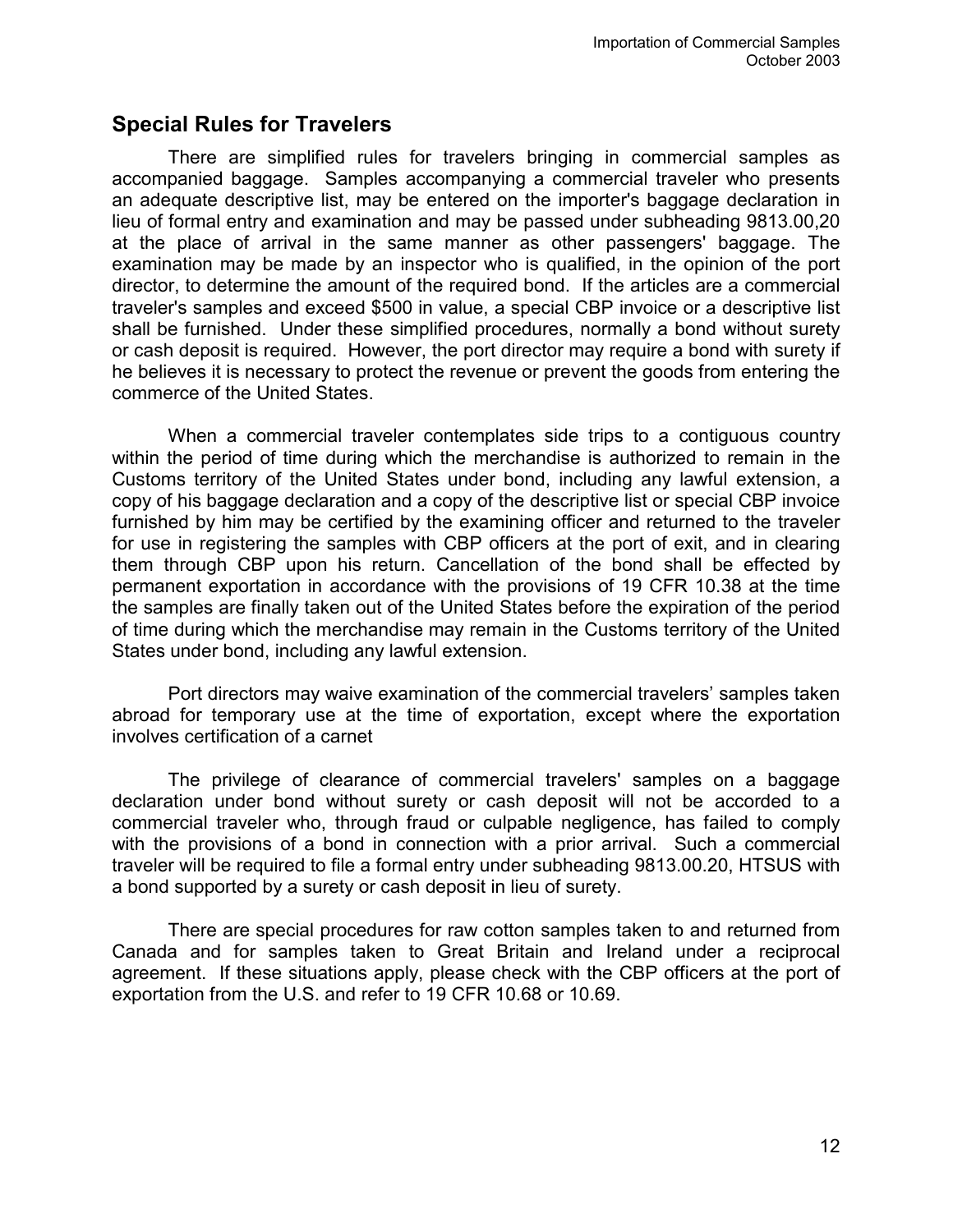## <span id="page-12-0"></span>**Option III: Carnets**

Samples are also eligible to be temporarily imported through the use of a carnet. The U.S. recognizes two types of carnets under which a sample may be imported temporarily into the U.S.: the A.T.A Carnet and the TECRO/AIT Carnet.

A carnet is a combination entry document and customs bond. 19 CFR Part 114 sets out the different types of carnets, the coverage of carnets, and states that merchandise not entitled to enter under a TIB provision shall not be entered under a carnet.

A carnet is acceptable for commercial samples to be temporarily entered, or temporarily entered and transported, duty-free under the International Convention to Facilitate the Importation of Commercial Samples and Advertising Materials

Carnets are issued by guaranteeing associations to a party in interest, "the holder," at the party's request and upon payment of the association fee. Payment of duty and other sums (taxes, liquidated damages, etc.) which accrue as a result of noncompliance with the terms and conditions of the carnet are guaranteed by the approved guaranteeing association.

## <span id="page-12-1"></span>**A.T.A Carnet**

The A.T.A. Carnet (Admission Temporaire-Temporary Admission Carnet) is an international Customs document, backed by an internationally valid guarantee, that may be used for the entry of articles into a country in place of the customs documents usually required.

The carnet guarantee is based on an international agreement whereby national guaranteeing associations (the ATA Carnet guaranteeing chain), established in the participating countries, are held jointly liable with the carnet holder for compliance with CBP procedures applicable to the type of importation for which the carnet was issued, and for payment of any sums due in the event of non-compliance with said procedures.

The United States Council for International Business (USCIB) has been approved as the issuing and guaranteeing association for carnets used in the United States pursuant to the Customs Convention on the A.T.A. Carnet for the Temporary Importation of Goods.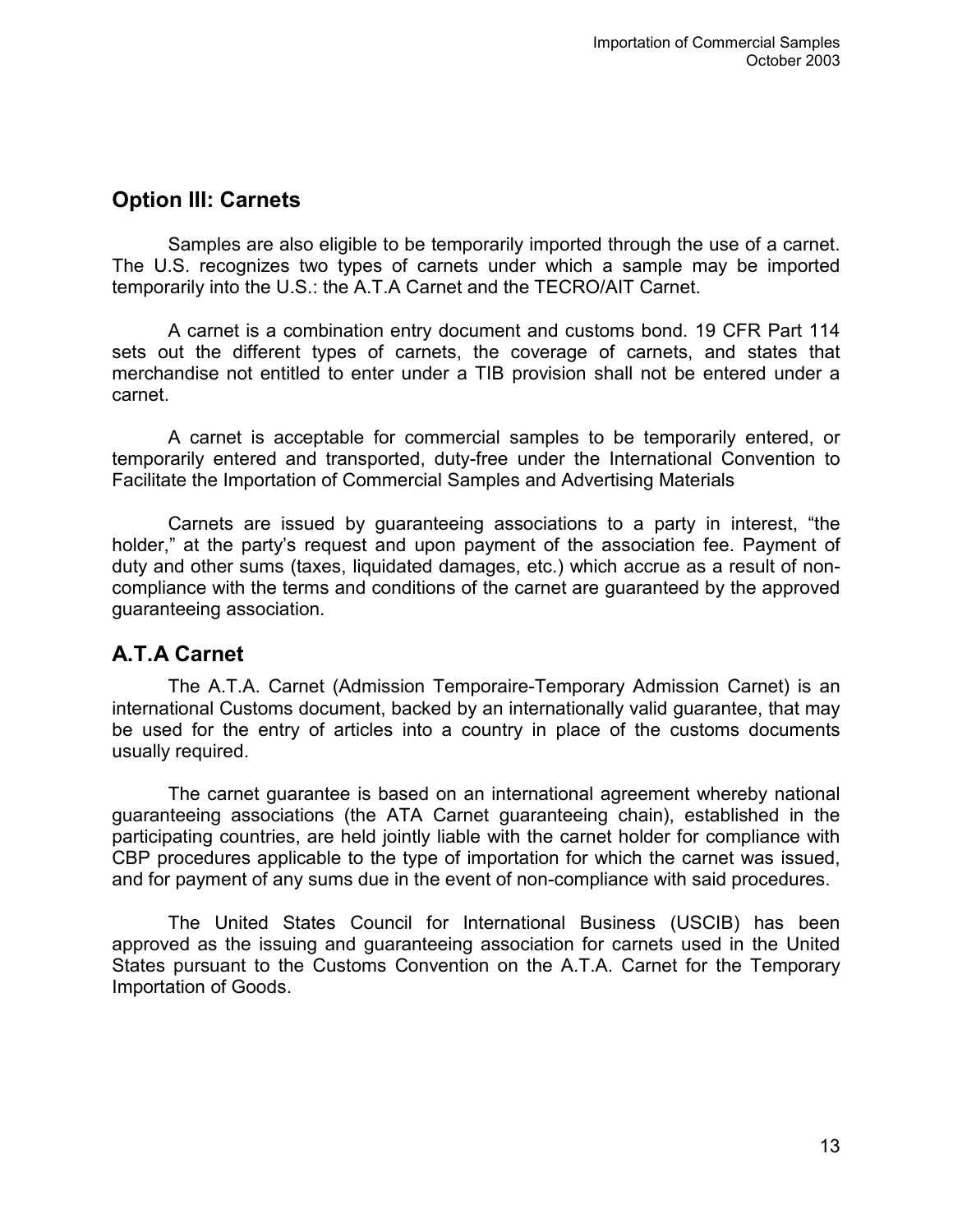#### <span id="page-13-0"></span>**TECRO/AIT Carnet**

"TECRO/AIT Carnet" is the document issued pursuant to the Bilateral Agreement between the Taipei Economic and Cultural Representative Office (TECRO) and the American Institute in Taiwan (AIT) to cover the temporary admission of goods.

For more information on TECRO/AIT Carnet, see 19 CFR Part 114.22(d)- 114.34.

## <span id="page-13-1"></span>**Advantage of Using a Carnet**

Since carnets are purchased by the importer before leaving the importer's country, use of the carnet facilitates the importation of the sample into the US. The carnet simplifies the CBP formalities involved in temporarily importing goods into another country. Without a carnet it would be necessary to go through the customs procedures established in each country for the temporary admission of goods. The carnet allows the temporary traveler or businessperson to make customs arrangements in advance and use a single document for certain categories of goods that will pass through customs in several different countries.

#### <span id="page-13-2"></span>**Quotas**

Merchandise entered under a carnet may be subject to quotas and should be treated the same as a TIB for administering quota. If a sample is subject to an absolute quantitative quota and the quota is closed, the merchandise is not admissible into the US. Entry by a carnet does not change this requirement.

## <span id="page-13-3"></span>**Validity & Extension of Time**

19 CFR Part 114.23 sets out the maximum period of validity for carnets, to not exceed one-year.

Carnets cannot be extended or re-filed. It is possible to substitute a TIB for a Carnet provided that the 1-year period has not run. Because the TIB period cannot exceed three years from the date of importation, after the carnet is timely converted into a TIB entry, only one more TIB extension is allowed.

#### <span id="page-13-4"></span>**Breach & Damages**

Part 10.39(d)(2), Customs Regulations provides that if articles entered under a carnet have not been exported or destroyed within the carnet period, the port director shall promptly, but in no case more than one year after the expiration of the period for which the carnet was valid, make demand on the importer and guaranteeing association for liquidated damages in the amount of 110 percent of the estimated duties on the articles not exported or destroyed.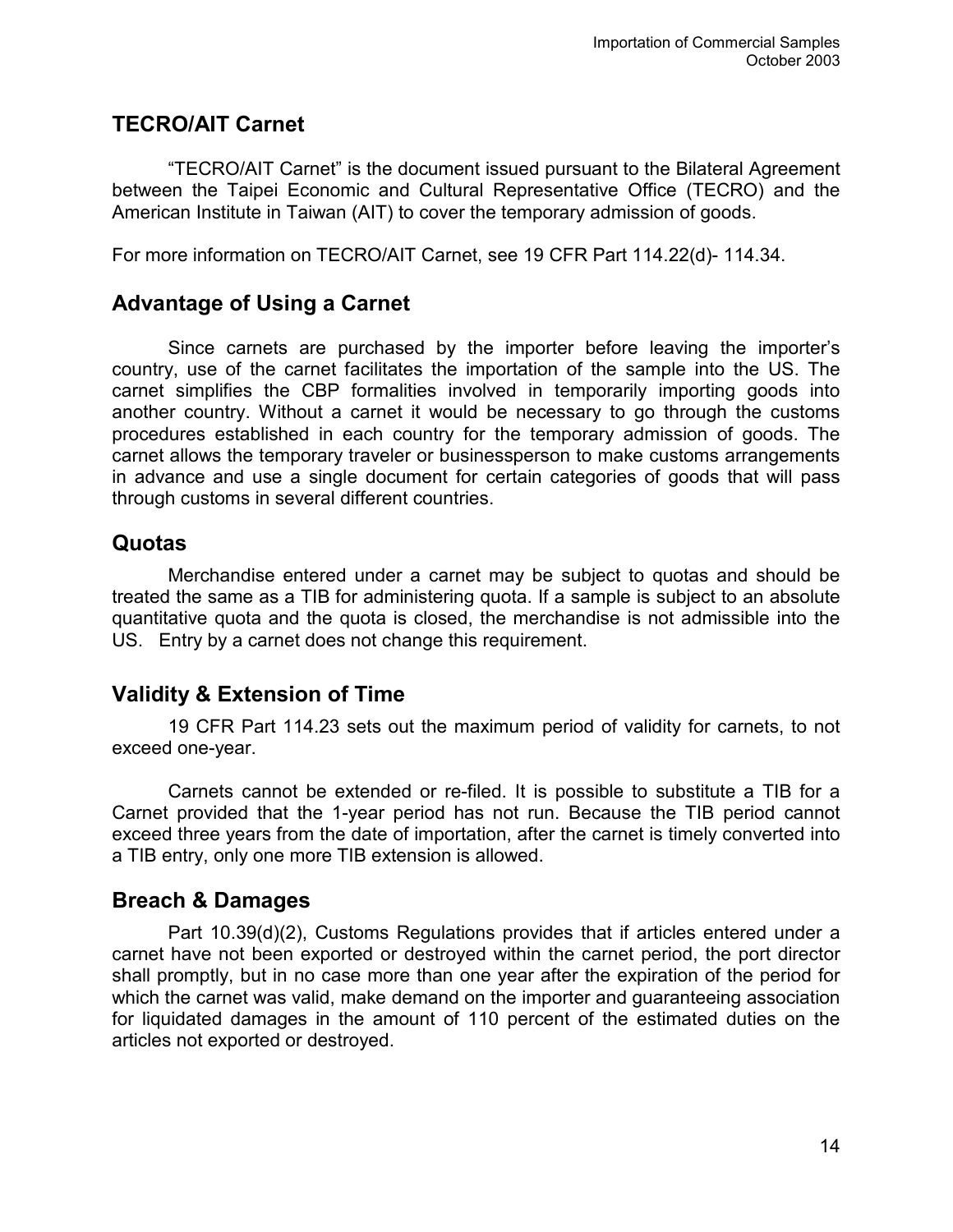## <span id="page-14-0"></span>**Option IV: Prototypes**

Section 1432 of the Tariff Suspension and Trade Act of 2000, which was enacted on November 9, 2000 (Pub. Law 106-476), created a new subheading 9817.85.01 HTSUS for column 1 duty-free treatment of prototypes imported exclusively for development, testing, product evaluation, or quality control purposes.

Under new U.S. note 6 to subchapter XVII, HTSUS, the term "prototypes" means originals or models of articles that—

- (i) are either in the preproduction, production, or postproduction stage and are to be used exclusively for development, testing, product evaluation, or quality control purposes; and
- (ii) in the case of originals or models of articles that are either in the production or postproduction stage, are associated with a design change from current production (including a refinement, advancement, improvement, development, or quality control in either the product itself or the means for producing the product).

For purposes of clause (i), automobile racing for purse, prize, or commercial competition shall not be considered to be "development, testing, product evaluation, or quality control."

Prototypes may be imported only in limited noncommercial quantities in accordance with industry practice. Except as provided for by the Secretary of the Treasury, prototypes or parts of prototypes may not be sold after importation into the United States or be incorporated into other products that are sold. Articles subject to quantitative restrictions, antidumping orders, or countervailing duty orders may not be classified as prototypes under this note. Articles subject to licensing requirements, or which must comply with laws, rules, or regulations administered by agencies other than the CBP before being imported, may be classified as prototypes if they comply with all applicable provisions of law and otherwise meet the definition of "prototypes."

Previously, such prototypes were subject to duty upon their importation into the United States unless the prototypes qualified for duty-free treatment under special trade programs or unless the prototypes were entered under a temporary importation bond.

For more information see the regulations for this provision found at 19 CFR part 10, published at 67 Federal Register 10636 (March 8, 2002).

# <span id="page-14-1"></span>**Regular Entry**

In addition to the special provisions for commercial samples which are described in the foregoing sections, the importer also has the option of making a regular formal or informal entry (or in appropriate cases, using a baggage declaration for low value shipments) and using the regular classification subheadings in Chapters 1-97 HTSUS.

Classification of merchandise under the HTSUS is in accordance with the General Rules of Interpretation (GRI's). GRI 1 provides that classification shall be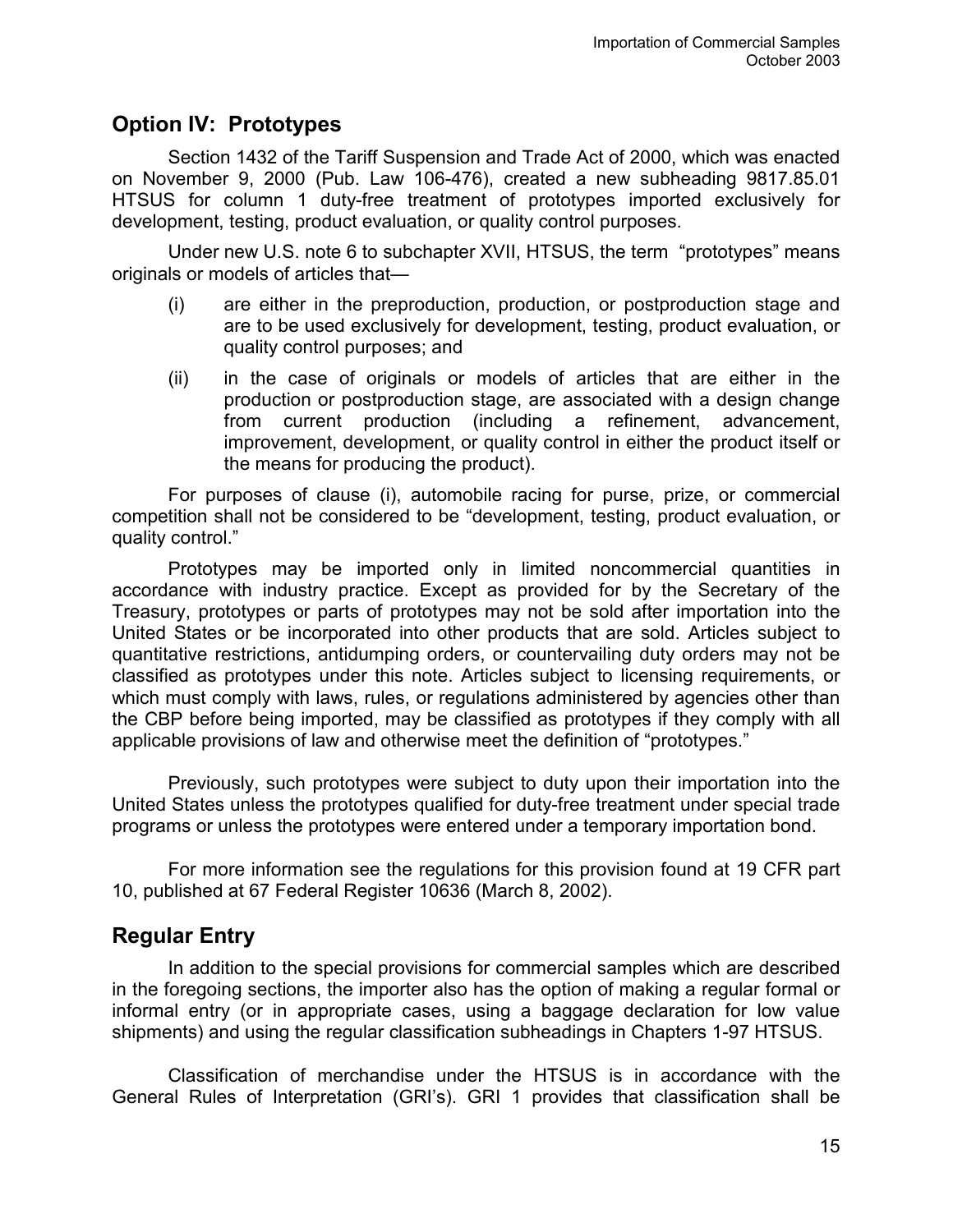determined according to the terms of the headings and any relative section or chapter notes. Chapters 1-97, HTSUS are based on the international *Harmonized Commodity Description and Coding System* (the "Harmonized System" or "HS")*.* However, Chapters 98 and 99 of the HTSUS are unique to the U.S.

This option requires the importer to pay regular duties, if any, on the merchandise, but it does have the advantage of allowing the importer to sell the goods or keep them beyond the period covered by a TIB or Carnet, without the destruction or exportation required under those options. This option requires compliance with all laws and regulations (quota, permits or licenses required by other government agencies, etc). This option may be especially appealing to an importer whose goods are MFN duty free (such as children's toys), duty free under special programs (such as Generalized System of Preferences "GSP" or the Caribbean Basin Initiative "CBI," etc.) or are subject to very low rates of duty. If this option is used, the importer must use reasonable care to properly classify and value the imported merchandise.

# <span id="page-15-0"></span>**ADDITIONAL INFORMATION**

## <span id="page-15-1"></span>**The Internet**

The home page of U.S. Customs and Border Protection on the Internet's World Wide Web, provides the trade community with current, relevant information regarding CBP operations and items of special interest. The site posts information -- which includes proposed regulations, news releases, publications and notices, etc. -- that can be searched, read on-line, printed or downloaded to your personal computer. The web site was established as a trade-friendly mechanism to assist the importing and exporting community. The web site also links to the home pages of many other agencies whose importing or exporting regulations that U.S. Customs and Border Protection helps to enforce. The web site also contains a wealth of information of interest to a broader public than the trade community. For instance, on June 20, 2001, CBP launched the "Know Before You Go" publication and traveler awareness campaign designed to help educate international travelers.

The web address of U.S. Customs and Border Protection is [http://www.cbp.gov](http://www.customs.ustreas.gov./)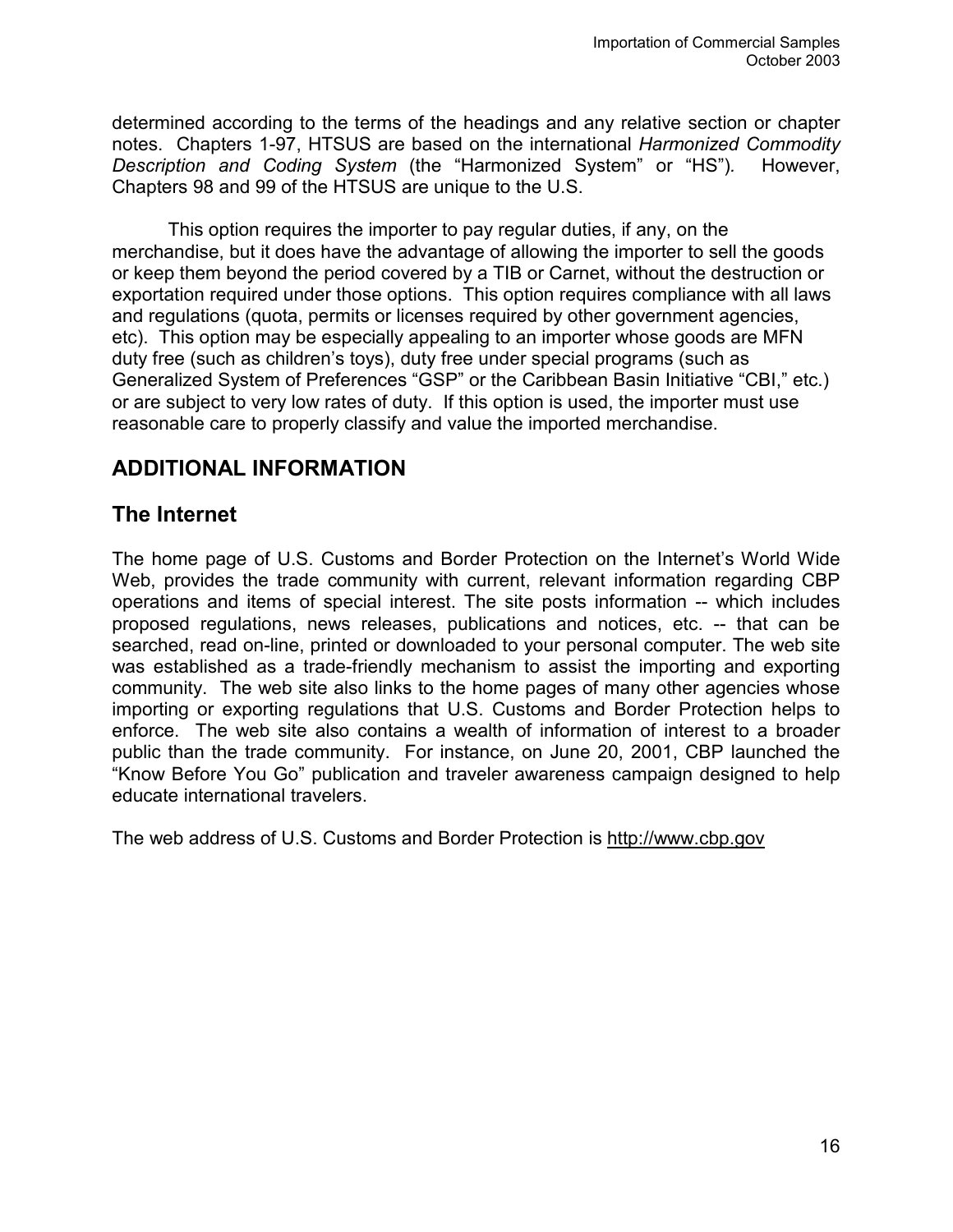## <span id="page-16-0"></span>**Customs Regulations**

The current edition of *Customs Regulations of the United States* is a loose-leaf, subscription publication available from the Superintendent of Documents, U.S. Government Printing Office, Washington, DC 20402; telephone (202) 512-1800. A bound, 2003 edition of Title 19, *Code of Federal Regulations*, which incorporates all changes to the Regulations as of April 1, 2003, is also available for sale from the same address. All proposed and final regulations are published in the *Federal Register*, which is published daily by the Office of the Federal Register, National Archives and Records Administration, and distributed by the Superintendent of Documents. Information about on-line access to the *Federal Register* may be obtained by calling (202) 512-1530 between 7 a.m. and 5 p.m. Eastern time. These notices are also published in the weekly *Customs Bulletin* described below.

## <span id="page-16-1"></span>**Customs Bulletin**

The *Customs Bulletin and Decisions ("Customs Bulletin")* is a weekly publication that contains decisions, rulings, regulatory proposals, notices and other information of interest to the trade community. It also contains decisions issued by the U.S. Court of International Trade, as well as customs-related decisions of the U.S. Court of Appeals for the Federal Circuit. Each year, the Government Printing Office publishes bound volumes of the *Customs Bulletin*. Subscriptions may be purchased from the Superintendent of Documents at the address and phone number listed above.

## <span id="page-16-2"></span>**Importing Into the United States**

This publication provides an overview of the importing process and contains general information about import requirements. The February 2002 edition of *Importing Into the United States* contains much new and revised material brought about pursuant to the Customs Modernization Act ("Mod Act"). The Mod Act has fundamentally altered the relationship between importers and U.S. Customs and Border Protection by shifting to the importer the legal responsibility for declaring the value, classification, and rate of duty applicable to entered merchandise.

The February 2002 edition contains a section entitled "Informed Compliance." A key component of informed compliance is the shared responsibility between U.S. Customs and Border Protection and the import community, wherein CBP communicates its requirements to the importer, and the importer, in turn, uses reasonable care to assure that CBP is provided accurate and timely data pertaining to his or her importation.

Single copies may be obtained from local offices of U.S. Customs and Border Protection, or from the Office of Public Affairs, U.S. Customs and Border Protection, 1300 Pennsylvania Avenue NW, Washington, DC 20229. An on-line version is available at the CBP web site. *Importing Into the United States* is also available for sale, in single copies or bulk orders, from the Superintendent of Documents by calling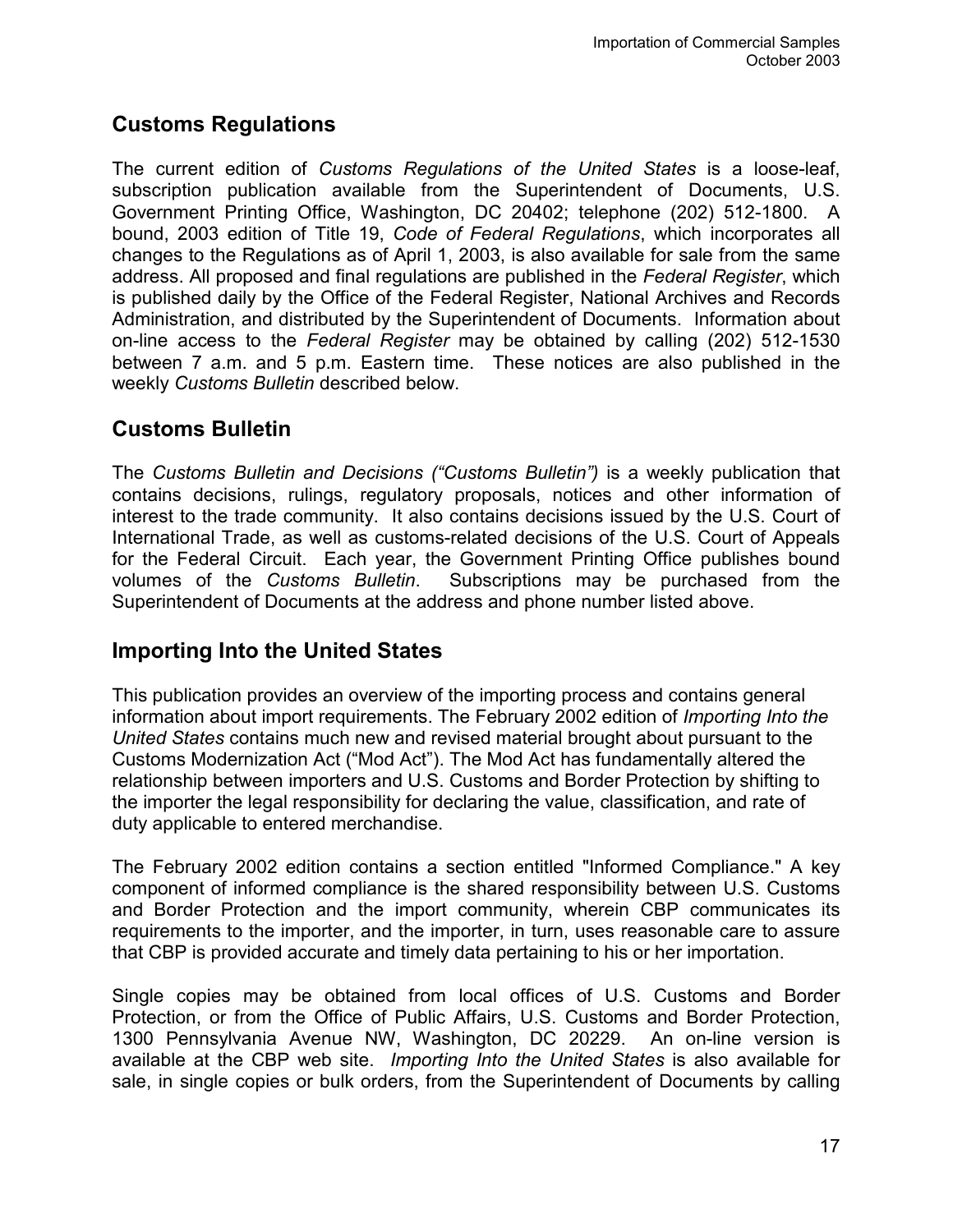(202) 512-1800, or by mail from the Superintendent of Documents, Government Printing Office, P.O. Box 371954, Pittsburgh, PA 15250-7054.

#### <span id="page-17-0"></span>**Informed Compliance Publications**

U.S. Customs and Border Protection has prepared a number of Informed Compliance publications in the "*What Every Member of the Trade Community Should Know About:…"* series. Check the Internet web site http://www.cbp.gov for current publications.

## <span id="page-17-1"></span>**Value Publications**

*Customs Valuation under the Trade Agreements Act of 1979* is a 96-page book containing a detailed narrative description of the customs valuation system, the customs valuation title of the Trade Agreements Act (§402 of the Tariff Act of 1930, as amended by the Trade Agreements Act of 1979 (19 U.S.C. §1401a)), the Statement of Administrative Action which was sent to the U.S. Congress in conjunction with the TAA, regulations (19 C.F.R. §§152.000-152.108) implementing the valuation system (a few sections of the regulations have been amended subsequent to the publication of the book) and questions and answers concerning the valuation system. A copy may be obtained from U.S. Customs and Border Protection, Office of Regulations and Rulings, Value Branch, 1300 Pennsylvania Avenue, NW, Washington, D.C. 20229.

*Customs Valuation Encyclopedia* (with updates) is comprised of relevant statutory provisions, CBP Regulations implementing the statute, portions of the Customs Valuation Code, judicial precedent, and administrative rulings involving application of valuation law. A copy may be purchased for a nominal charge from the Superintendent of Documents, Government Printing Office, P.O. Box 371954, Pittsburgh, PA 15250- 7054. This publication is also available on the Internet web site of U.S. Customs and Border Protection.

The information provided in this publication is for general information purposes only. Recognizing that many complicated factors may be involved in customs issues, an importer may wish to obtain a ruling under CBP Regulations, 19 C.F.R. Part 177, or obtain advice from an expert (such as a licensed Customs Broker, attorney or consultant) who specializes in customs matters. Reliance solely on the general information in this pamphlet may not be considered reasonable care.

Additional information may also be obtained from U.S. Customs and Border Protection ports of entry. Please consult your telephone directory for an office near you. The listing will be found under U.S. Government, Department of Homeland Security.